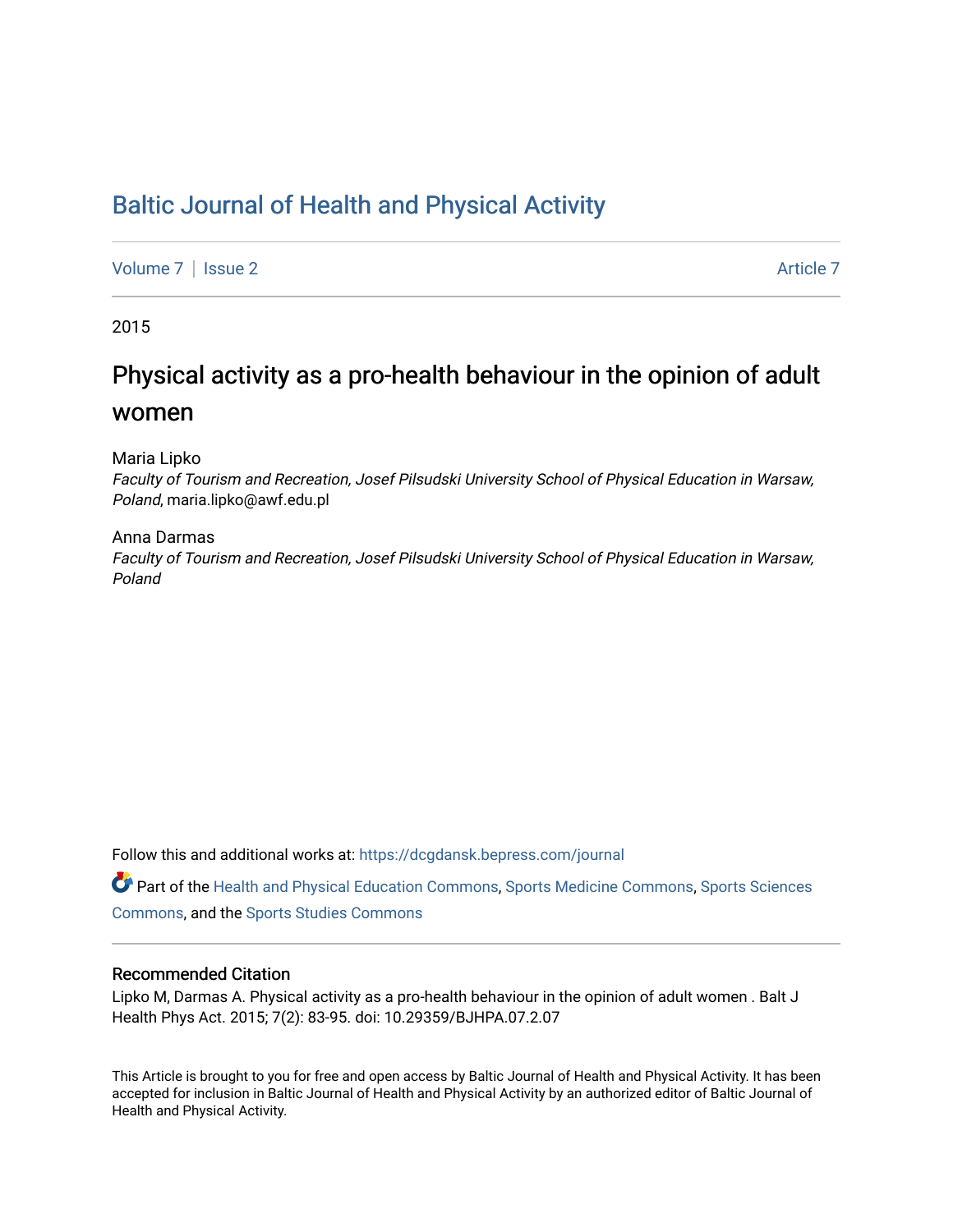# **Physical activity as a pro-health behaviour in the opinion of adult women**

#### **Authors' Contribution:**

**A** Study Design

- **B** Data Collection
- **C** Statistical Analysis
- **D** Data Interpretation
- **E** Manuscript Preparation

**F** Literature Search

**G** Funds Collection

I

#### **Maria Lipko ABCF, Anna Darmas DEG**

Faculty of Tourism and Recreation, Josef Pilsudski University School of Physical Education in Warsaw, Poland

| abstract                |                                                                                                                                                                                                                                                                                                                                                                                                                                                                                                                                                                                                                 |
|-------------------------|-----------------------------------------------------------------------------------------------------------------------------------------------------------------------------------------------------------------------------------------------------------------------------------------------------------------------------------------------------------------------------------------------------------------------------------------------------------------------------------------------------------------------------------------------------------------------------------------------------------------|
| <b>Background</b>       | This study aims at determining opinion of participants of strengthening and relaxation<br>classes on health determinants and their influence on adoption of particular forms of phy-<br>sical activity.                                                                                                                                                                                                                                                                                                                                                                                                         |
| <b>Material/Methods</b> | Participants of the study were 113 women aged 40 to 55, among whom 70 participated in<br>such strengthening and relaxation courses as yoga, Pilates and Tai Chi and 43 women were<br>inactive (control group). A survey prepared by the authors of this paper was used.                                                                                                                                                                                                                                                                                                                                         |
| <b>Results</b>          | According to the participants, the most crucial factors influencing health are proper nu-<br>trition, adoption of physical activity and keeping proper body weight. Active women are<br>aware of beneficial effects of regular physical activity, in particular regarding improvement<br>of their mobility. Participants of strengthening and relaxation classes proclaim that physi-<br>cal activity drove them to a "healthy lifestyle" and especially to healthy nutrition habits.<br>They recognise a pro-health meaning of physical activity, particularly in order to preserve<br>fitness in the old age. |
| <b>Conclusions</b>      | Participants of the classes are aware of a pro-health value of regular participation in<br>strengthening and relaxation courses. Pro-health policy of every country should strive to<br>raise awareness of beneficial influence of regular physical activity and proper dietary be-<br>haviours on health status.                                                                                                                                                                                                                                                                                               |
| Key words               | physical activity, fitness, pro-health behaviours, strengthening exercises, relaxation<br>exercises.                                                                                                                                                                                                                                                                                                                                                                                                                                                                                                            |

| article details              |                                                                                                                                                                                                                                                                                                                                                                                                                                                                                                                                                                                                                                                                                                                                                                                                |
|------------------------------|------------------------------------------------------------------------------------------------------------------------------------------------------------------------------------------------------------------------------------------------------------------------------------------------------------------------------------------------------------------------------------------------------------------------------------------------------------------------------------------------------------------------------------------------------------------------------------------------------------------------------------------------------------------------------------------------------------------------------------------------------------------------------------------------|
| <b>Article statistics</b>    | Word count: 3,982; Tables: 7; Figures: 0; References: 48<br>Received: September 2014; Accepted: May 2015; Published: June 2015                                                                                                                                                                                                                                                                                                                                                                                                                                                                                                                                                                                                                                                                 |
| <b>Full-text PDF:</b>        | http://www.balticsportscience.com                                                                                                                                                                                                                                                                                                                                                                                                                                                                                                                                                                                                                                                                                                                                                              |
| Copyright                    | © Gdansk University of Physical Education and Sport, Poland                                                                                                                                                                                                                                                                                                                                                                                                                                                                                                                                                                                                                                                                                                                                    |
| Indexation:                  | Celdes, CNKI Scholar (China National Knowledge Infrastructure), CNPIEC, De Gruyter - IBR (International<br>Bibliography of Reviews of Scholarly Literature in the Humanities and Social Sciences), De Gruyter - IBZ<br>(International Bibliography of Periodical Literature in the Humanities and Social Sciences), DOAJ, EBSCO - Central<br>& Eastern European Academic Source, EBSCO - SPORTDiscus, EBSCO Discovery Service, Google Scholar, Index<br>Copernicus, J-Gate, Naviga (Softweco, Primo Central (ExLibris), ProQuest - Family Health, ProQuest - Health &<br>Medical Complete, ProQuest - Illustrata: Health Sciences, ProQuest - Nursing & Allied Health Source, Summon<br>(Serials Solutions/ProQuest, TDOne (TDNet), Ulrich's Periodicals Directory/ulrichsweb, WorldCat (OCLC) |
| <b>Funding:</b>              | This research received no specific grant from any funding agency in the public, commercial, or not-for-profit<br>sectors.                                                                                                                                                                                                                                                                                                                                                                                                                                                                                                                                                                                                                                                                      |
| <b>Conflict of interest:</b> | Authors have declared that no competing interest exists.                                                                                                                                                                                                                                                                                                                                                                                                                                                                                                                                                                                                                                                                                                                                       |
| <b>Corresponding author:</b> | Maria Lipko, Faculty of Tourism and Recreation, J. Pilsudski University School of Physical Education in Warsaw,<br>Poland Marymoncka 34 Str., 00-968 Warsaw; e-mail: maria.lipko@awf.edu.pl                                                                                                                                                                                                                                                                                                                                                                                                                                                                                                                                                                                                    |
| <b>Open Access License:</b>  | This is an open access article distributed under the terms of the Creative Commons Attribution-Non-commercial<br>4.0 International (http://creativecommons.org/licenses/by-nc/4.0/), which permits use, distribution, and<br>reproduction in any medium, provided the original work is properly cited, the use is non-commercial and is<br>otherwise in compliance with the license.                                                                                                                                                                                                                                                                                                                                                                                                           |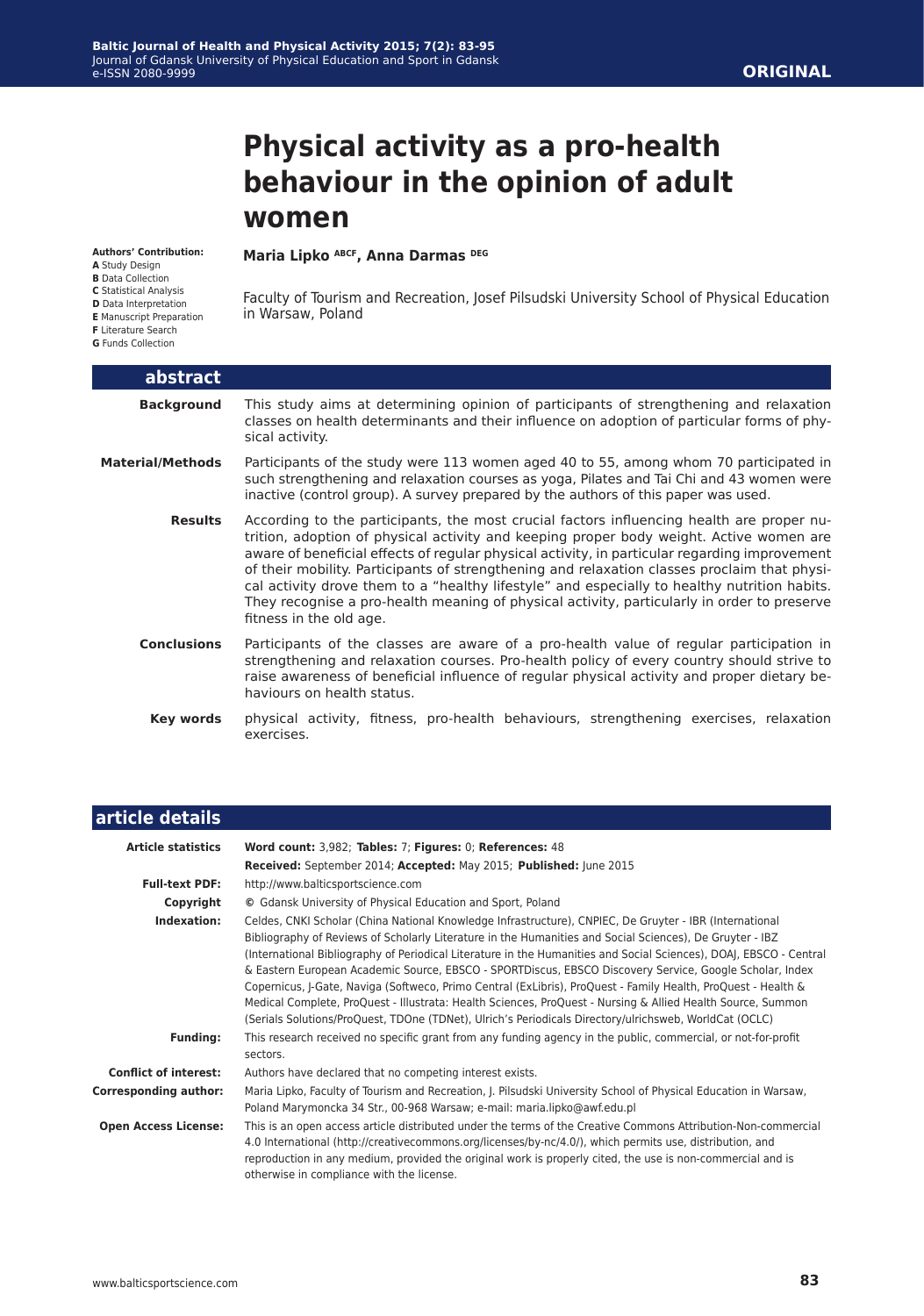## **introduction**

According to the World Health Organization, preventive health care is one of three realms of medical science and it encompasses three levels: primary, secondary and tertiary prevention. Physical activity, being a preventive measure for numerous diseases of the 21st century, is a vital part of its two first stages. Primary preventive healthcare aims at reinforcing appropriate health-enhancing behavioural patterns – a healthy lifestyle – and preventing the spread of health-compromising behaviours among healthy people. Its objective is to reduce the number of cases of disease through reduc- -ing the disease risk [1]. Secondary prevention means interventions taken to prevent disease conse-quences through early detection and treatment. At this stage, it is of utmost importance to detect the disease prior to the occurrence of its symptoms or when they are not very visible yet. Another vital point constitutes health culture of the society, which is closely correlated with physical activity. Taking appropriate measures in both primary and secondary preventive health care can significantly contribute to raising health awareness of the society [1].

The current prevalent lifestyle includes many stress factors which increasingly lead to discomfort and in particular to reduction in the quality of life. Various forms of physical activity such as types of yoga, Pilates and tai chi boost people's well-being. Health determinants, which influence subjective feeling of comfort, can be defined while scrutinising participants' opinions on their well-being. Studies can verify a health-enhancing influence of these courses, especially in early prevention. The above-mentioned forms of physical activity are crucial for people in danger of non-communicable diseases, in particular in danger of chronic fatigue, stress and depression, as they require high precision, striving for balance and reuniting body and mind [2]. This is most visible in yoga classes, as yoga shapes strong will and reinforces the sense of unity of body, soul and mind. It shows participants the strength and possibilities of the body and teaches them to trust themselves. It brings harmony, calmness and inner peace [3]. Thus, such courses have a significant pro-health impact. Pilates exercises, which are focused on strengthening muscles, in particular abdominal muscles [4], back muscles, shoulder girdle muscles and pelvis muscles, reduce back pain. Tai chi exercises, which do not significantly improve oxygen consumption, have other benefits such as enhanced flexibility and overall psychological well-being [5]. Furthermore, they enhance immunity, improve pos-tural stability and reduce spinal cord abnormalities.

Determinants and consequences of participation in the above-mentioned forms of physical activity, i.e. Pilates, yoga and tai chi, have not been widely analysed in Poland yet. Previous studies focused on one of the forms of physical activity only. The question arises, if participation in strengthening and relaxation exercises encourages participants to take pro-health measures and to take part in them systematically to a different extent than other forms of physical activity. Contemporary forms of fitness are gaining popularity and they have all one aim in common – achieving unity of the body and mind and enhancing control over psychomotor skills. Defining their subjective value to participants will broaden our knowledge about their health benefits, which might be conducive to planning pro-health courses for both genders and various age groups.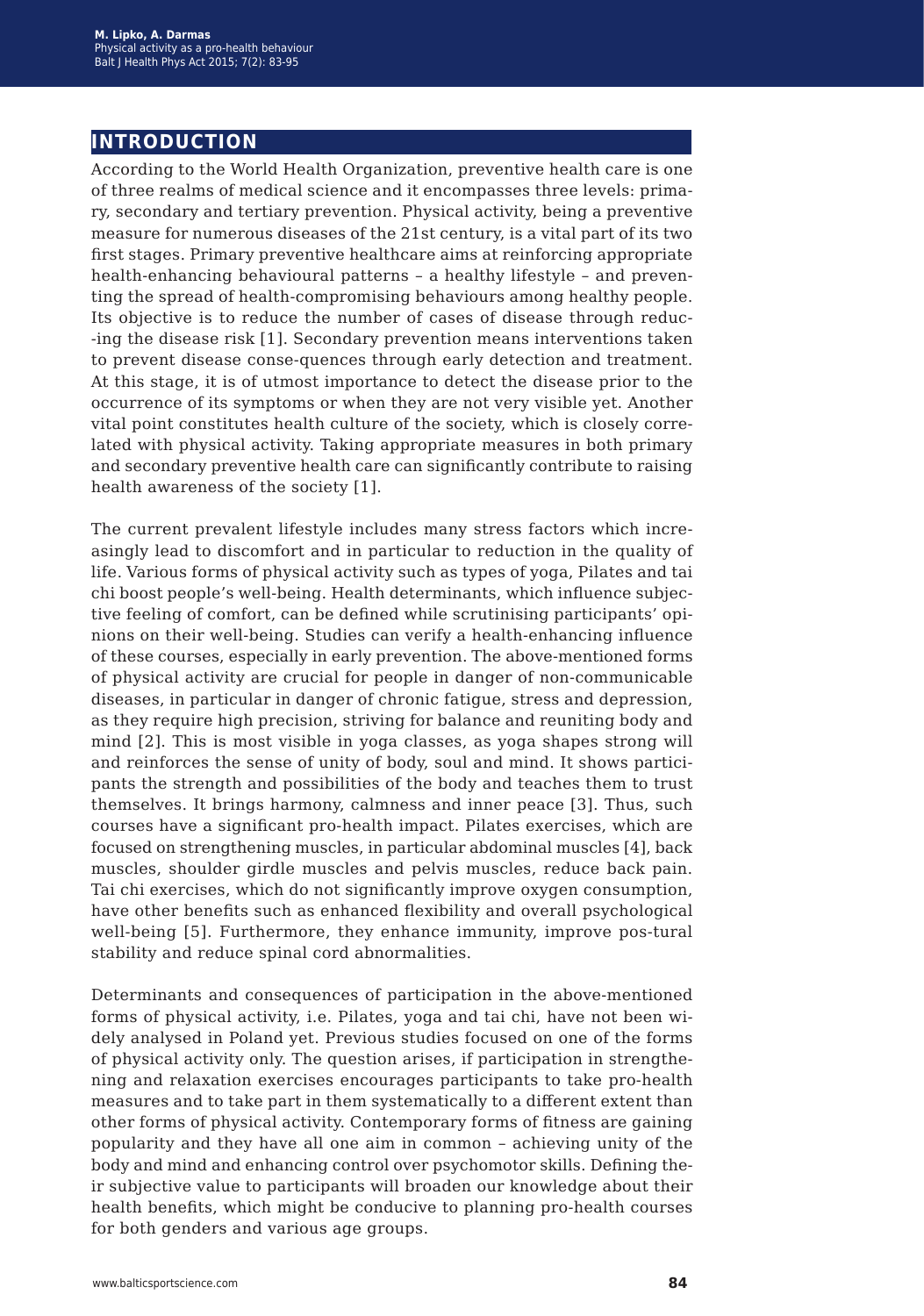## **materials and methods**

The participant group comprised 113 women, of whom 70 took part in such strengthening and relaxation exercises as yoga, Pilates and tai chi. The control group consisted of 43 women, who did not take part in any form of physical activity. Interviewees were assigned to the groups according to the two following criteria. Firstly, women ticked in their forms if they were active and took part in various forms of physical activity. Secondly, a scale developed by Prochaska and di Clemente, which defines stages of behavioural change for adopting physical activity, was used. The model clearly delineates two stages of change – contemplation and action. The first one includes intense pondering about one's own physical activity, from a fixed state – I am not very active and I am not going to change it soon, to the readiness to make changes, e.g. from the next month on. The second stage means taking actions. At the early stage participation in classes is irregular and with time and occasional lapses (less frequent participation) it turns into participation on a regular basis [6].

Among inactive women the contemplation stage is clearly visible – they want to introduce some changes to their lives but in further future. Among active respondents a numerous group consists of women who consciously had been taking part in classes for a long time. There are also some participants describing themselves as active but practising not often enough. Detailed information is to be found in Table 1.

| Choice                                                                       | Inactive | Active |
|------------------------------------------------------------------------------|----------|--------|
| I am not very active and I am not going to change it soon                    | 35       | 0      |
| I am not very active but maybe I will change it next month                   | 44       | 6      |
| I am not very active but I am going to change it from next month             | 16       | 9      |
| I have been active for a short time (for 6 months)                           | 0        | 14     |
| I have been active for more than 6 months                                    |          | 14     |
| I was active a year ago but I have been less active over the last few months | 0        | 16     |
| I have been active for many years and I am not going to change it            | 0        | 29     |
| I do not know how to evaluate my physical activity                           | 5        | 13     |

**Table 1.** Stages of behavioural change for adopting physical activity (Prohaska and DiClemente) (%)

The assignment of groups was deliberate. Selection criteria were participation in particular forms of physical activity and the respondents' age. Furthermore, the place of residence and the experience of the instructor leading the course were taken into consideration. Active women took part in strengthening and relaxation courses which were led by instructors with at least 5 years of experience.

The group consisted of female respondents aged 40 to 55. The average age of inactive women was 47 and of active women 49; the difference is not statistically significant. Participants lived in or close to Warsaw, in villages, cities with up to 100,000 inhabitants and in cities with a popu-lation of more than 100,000. The Central Statistical Office of Poland [7] divides towns and cities according to the number of inhabitants into towns with less than 20,000 inhabitants, middle-sized cities with up to 100,000 inhabitants and big cities with more than 100,000 inhabitants. Taking into consideration opinions on physical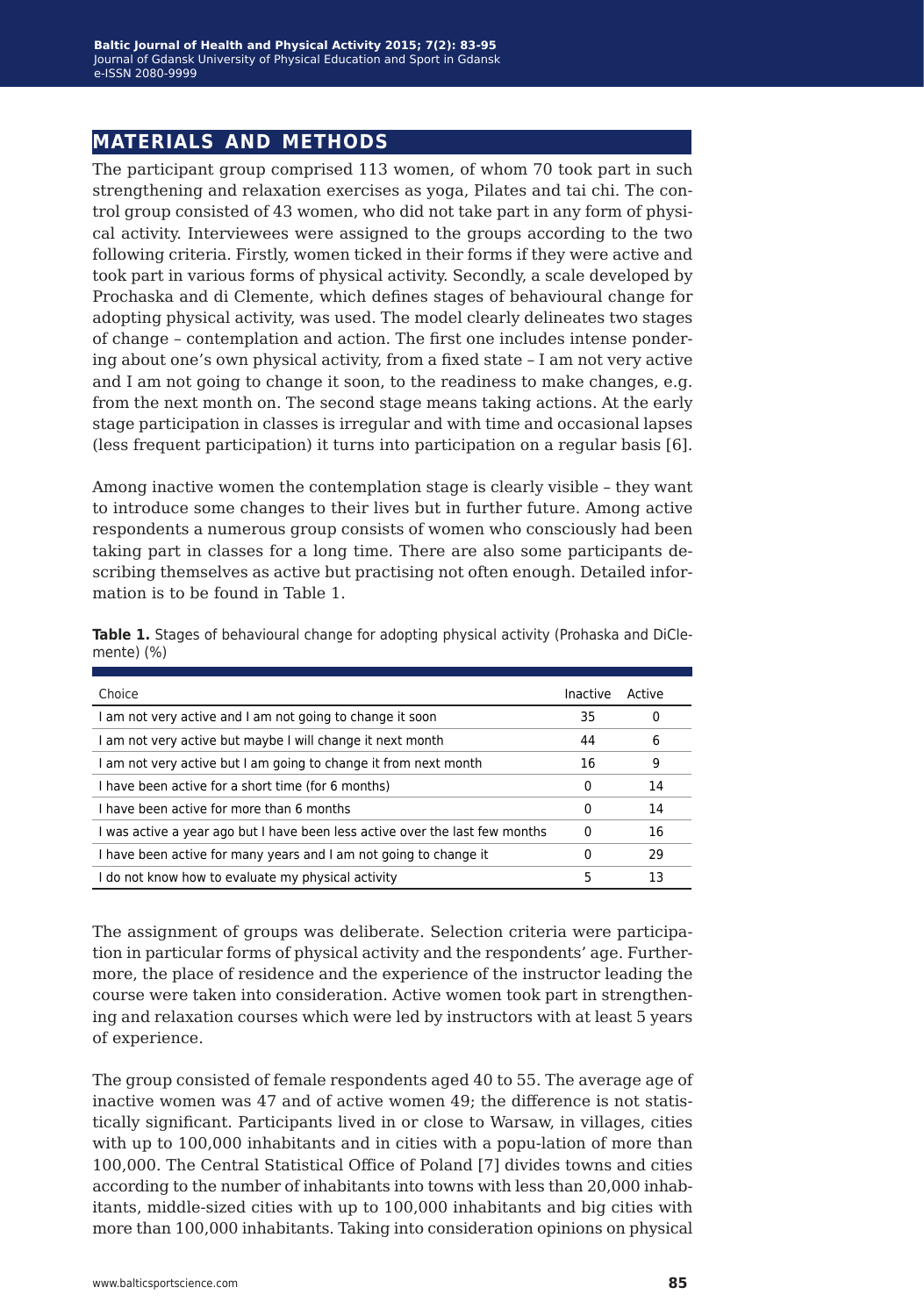activity in cities with less and more than 100,000 inhabitants, this characteristic of the test group was chosen [6]. Material for the analysis was collected via a survey prepared by the researchers. The full questionnaire consisted of 43 questions. Yet, for the purpose of this study 19 questions were selected in order to compare the two groups. The majority of questions were close-ended items with either one or multiple correct answers with Likert scale. The questionnaire included only 2 open questions on the motivation for physical activity and activity performed together with parents in the past. Further questions pertained to barriers impeding physical activity and subjective evaluation of health behaviour. The chi-squared test in the algorithmic version was used for qualitative variables. The level of significance is  $p < 0.05$ .

## **results**

Cultural patterns, which convey ways of spending free time, often have an influence on the decision to adopt physical activity by adults. Physical activity socialization takes places among peers, at school and at home. 35% of active women firmly claim to have been involved in physical activity with their parents. 49% of inactive respondents state that they were rather not or firmly not active with their parents in the past. No significant differences between the declarations were noticed. Both groups name the same forms of physical activity, which they performed with their parents. Most common examples were: riding a bike (33%), walking (22%) and swimming (16%). Active individuals (69%) more often than inactive ones (49%) took part in such after-school activities as: School Sports Clubs or Students Sports Clubs, which were organised by the school. No significant differences between the declarations were noticed.

Motives and needs, which determine a healthy lifestyle, are salient factors describing a test group. Health factors – disease and pain – are the most frequent ones, which would drive inactive respondents to physical activity (31%). Further vital factors are overweight and obesity (28%). Most active interviewees point to deteriorating mobility (18%) and (as in the inactive group) the risk of overweight and obesity (13%) as factors which bring them to physical activity.

Respondents most often list healthy nutrition behaviour, physical activity and keeping a proper weight as factors influencing their health. Significantly more frequently active individuals enumerate exercising and environment as the main parts of human health (Table 2). A statistical difference at the level  $p < 0.05$  was noted between the declarations. 83% of participants of strengthening and relaxation classes claim that their physical activity is beneficial to their health and encourages them to lead a "healthy lifestyle".

Interviewees defined individual factors leading to overweight and obesity. Active women claim to lead a healthy lifestyle. According to both active and inactive respondents, inappropriate dietary behaviour is the most frequent factor leading to a rapid weight gain. Further factors are connected with genetics and proper metabolism (Table 3).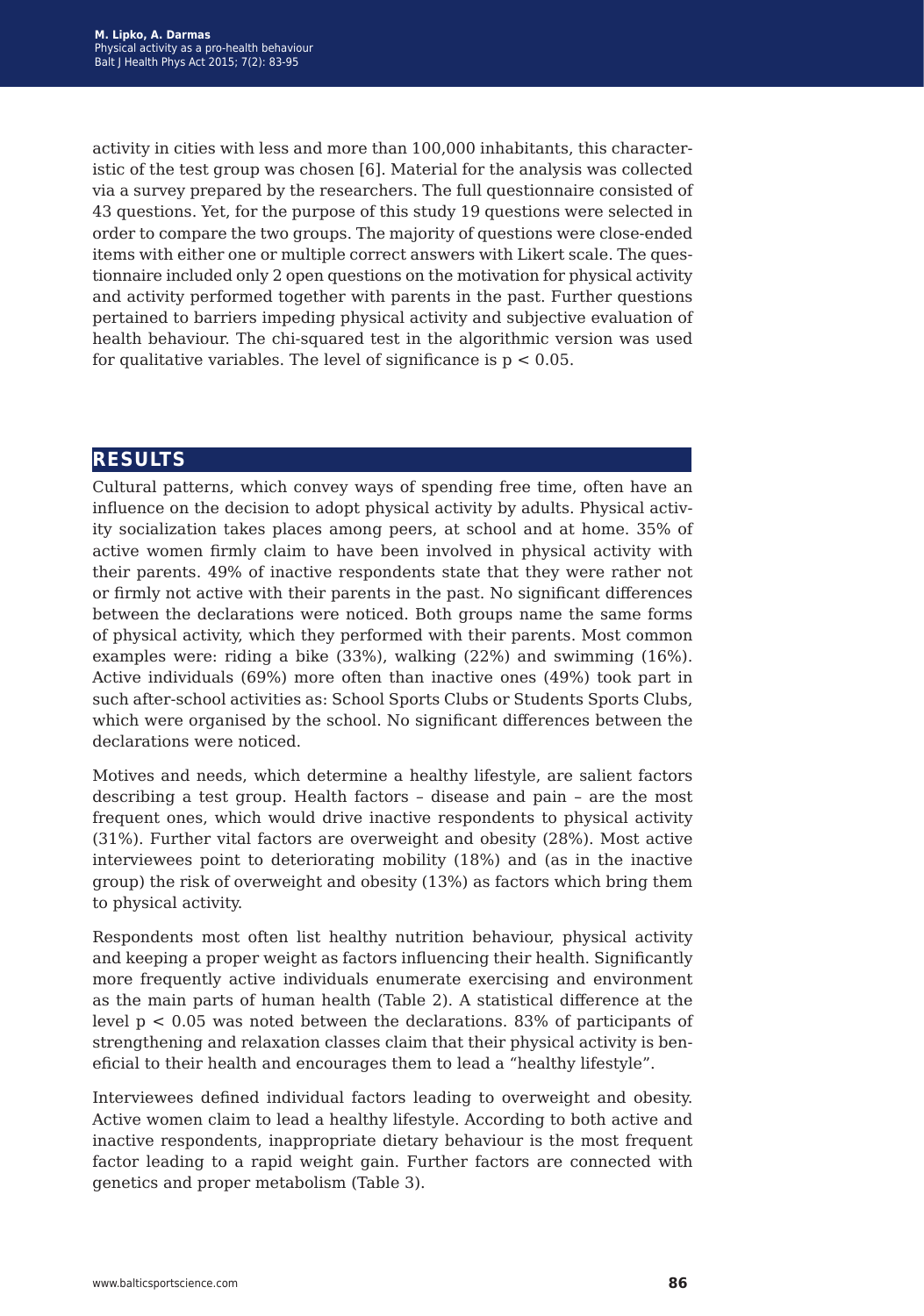Passive lifestyle and long-term passivity can significantly influence human health, which both active and inactive individuals (55%) are aware of. Another factor affecting health is stress. The pace of life and work overload were most frequently named by the respondents (Table 4). No significant differences between the declarations were noticed.

As far as a preventive effect of physical activity is concerned, active and inactive women point to cardiac diseases (heart attack and hypertension) (Table 5).

Physical activity plays a key role in preventing involution of motor skills and improves mobili-ty as people age. A vast majority (77%) of interviewees (active and inactive) claim that physical activity can be conducive to ageing in a better and more active way and it makes everyday activities easier.

Awareness of the value and the positive impact of physical activity on an ageing body is prominent. Both groups claim that it enhances their self-reliance – in moving and doing daily chores (shopping, preparing meals). Respondents highly value a positive influence of physical activity on dealing with everyday difficulties such as steps and obstacles and they underscore their independence of other people. As the last factor they list a possibility to participate in local community life, e.g. seniors clubs, where they can spend time together with their peers. In the case of all answers active respondents were more often firmly convinced (most notes 5 on a scale 1-5) that it is neces-sary to take up physical activity when getting old (Table 6).

Promoting healthy lifestyle through establishing one's own ways of spending free time is relevant, in particular for specialists of recreational physical activity and advocates of healthy lifestyle in various environments. Their components are: pro-health campaigns, an appropriate amount of exercises, using supplements and a correlation between physical activity and health. Both groups do not perceive physicians as a reliable source of information on benefits of physical activity (active respondents gave a negative opinion more often). Risk of overweight and obesity is a vital factor for both groups as active and inactive interviewees recognise gaining weight as a significant health hazard. It is also crucial how interviewees from both groups evaluate the amount of performed physical activity. Both active and inactive respondents claim that the amount is insufficient (Table 7).

| Choice                                             | <b>Inactive</b> | Active |
|----------------------------------------------------|-----------------|--------|
| Propernutrition                                    | 84              | 91     |
| Proper body weight                                 | 47              | 59     |
| Limitation of the stimulants (alcohol, cigarettes) | 51              | 44     |
| Natural environment                                | 14              | 31     |
| Adoption of physical activity                      | 47              | 74     |
| Avoiding stressful situations                      | 37              | 49     |
| Genetic predispositions                            | 21              | 33     |
| Support from family, friends                       | 12              | 23     |
| <b>Others</b>                                      | 2               | 3      |

**Table 2.** The most crucial factors influencing health according to the respondents (%)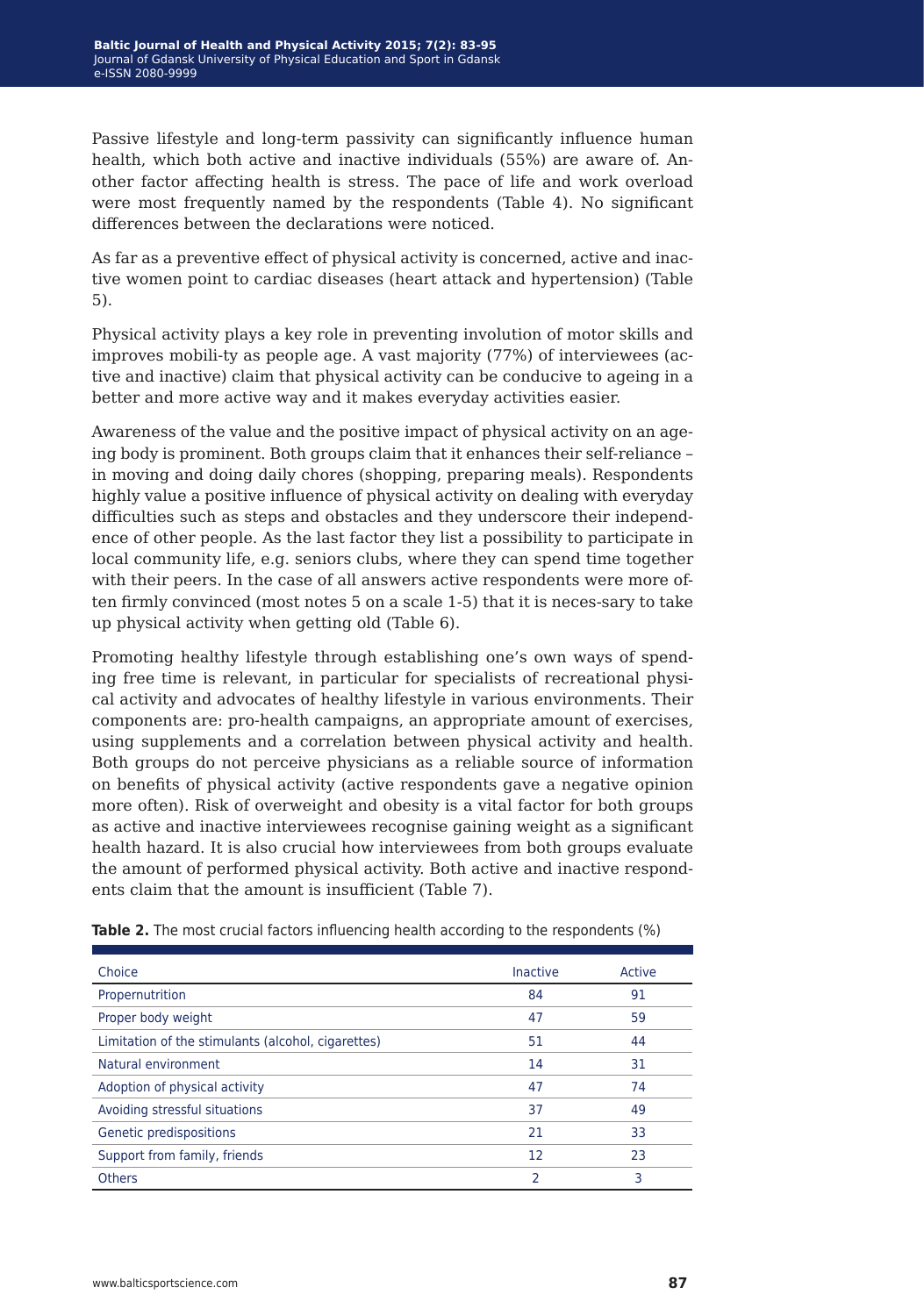### **Table 3.** The most crucial factors influencing weight gain according to the respondents (%)

| Choice                                   | Active and inactivegroup |  |
|------------------------------------------|--------------------------|--|
| Inappropriate dietary behaviour          | 30                       |  |
| Genetic and metabolism                   | 22                       |  |
| Fatcontent in food                       | 20                       |  |
| Sugarcontent in food                     | 20                       |  |
| Appropriate amount of physical exercises | 5                        |  |
| Alcohol                                  | っ                        |  |
| <b>Smoking</b>                           |                          |  |

#### **Table 4.** Stressful factors according to the respondents (%)

| Choice                           | Active and inactive group |
|----------------------------------|---------------------------|
| Stress connected to pace of life | 28                        |
| Work overload                    | 22                        |
| Overload of home duties          | 18                        |
| <b>Bad material situation</b>    | 14                        |
| Problems with children/husband   | 12                        |
| None of the abovementioned       | 5                         |
| <b>Others</b>                    |                           |

### **Table 5.** Preventive meaning of the physical activity according to the respondents (%)

| Choice                      | Active | <b>Inactive</b> |
|-----------------------------|--------|-----------------|
| <b>Heart attack</b>         | 49     | 58              |
| Hypertension                | 43     | 44              |
| Chronic fatigue             | 31     | 23              |
| Depression                  | 26     | 28              |
| <b>Diabetes</b>             | 19     | 26              |
| Arteriosclerosis            | 14     | 26              |
| Osteoporosis                | 17     | 9               |
| <b>Different addictions</b> |        | 5               |

#### **Table 6.** Preventive meaning of the physical activity according to the respondents (%)

| Inactive | Active |
|----------|--------|
| 4.6      | 4.6    |
| 4.5      | 4.6    |
| 4.3      | 4.4    |
| 4.4      | 4.5    |
|          |        |

#### **Table 7.** Preventive meaning of the physical activity according to the respondents (%)

| The average of answers (scale: 1-5)                                                                                   | Inactive | Active |
|-----------------------------------------------------------------------------------------------------------------------|----------|--------|
| Physical activity has a positive impact on health                                                                     | 4.5      | 4.7    |
| If I was 13 kg heavier, it would be risky for my health                                                               | 4.0      | 4.0    |
| The only benefit of physical activity is a possibility to lose weight                                                 | 1.5      | 1.4    |
| The amount of physical activity that I adopt is enough                                                                | 2.5      | 2.7    |
| Many of my friends adopt a lot of physical activity                                                                   | 2.3      | 2.6    |
| The doctors are a good source of information about the benefits of the physical<br>activity and its pro-health values | 3.1      | 2.4    |
| A pro-health campaign run in my city would have an influence on the enhancement 3.0<br>of my physical activity        |          | 3.1    |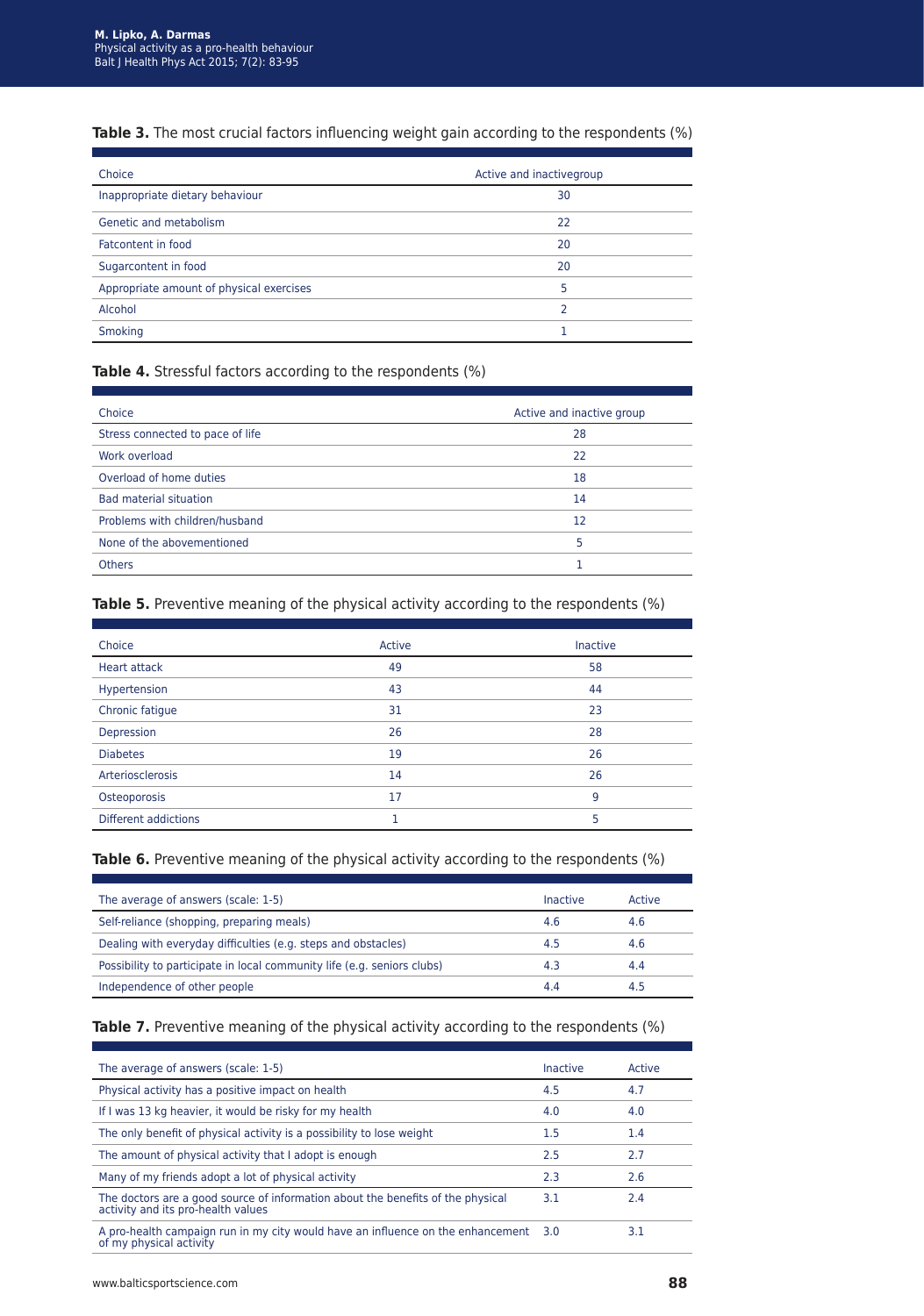## **discussion**

The topic of well-being, in particular among older individuals [8], has been recently gaining in popularity. Many philosophical, spiritual, and psychological traditions emphasize the importance of the quality of consciousness for the maintenance and enhancement of well-being [37]. Such factors enhancing health and the quality of life as physical activity and healthy nutrition play a key role.

Furthermore, awareness-raising activities prepare individuals to consciously and voluntarily pursue physical fitness on a regular basis. Physical fitness can be treated not only as a significant aspect of the individual's health and the basis for achievements in sports but also a determinant of self-reliance in situations pertaining to everyday activities such as washing, getting dressed or preparing meals. Due to the changing perception of physical fitness, the term itself has evolved recently. Programmes promoting physical fitness and its evaluation have also undergone changes. Physical fitness ceased to be attributed to motor performance or skill-related components and started to be distinguished from them [38]. Physical fitness pertains to cardiopulmonary functions, body composition, muscular strength and endurance as well as to flexibility. The aforementioned elements are thought to be directly linked to higher life quality [38]. Furthermore, they are perceived to be vital for prevention of most health problems. Health-related fitness is defined as physical and physiological organism's characteristics, which indicate the risk level of the premature development of diseases due to a sedentary lifestyle [39]. Health- -related fitness pertains to fitness components which stem from the positive and negative impact of everyday fitness activity and its influence on health. They are described as the ability to perform everyday exercises vigorously and enthusiastically [40, 41].

The study conducted by Ignasiak [8] shows that the majority of respondents are active people, who eagerly attend sport and recreational classes. Among inactive individuals, more often women than men, laziness was the main reason for the lack of interest in active lifestyle. Lack of time and bad health were factors discouraging people from activity. Furthermore, studies show that ca. 20% of respondents do not see the need to take up physical activity. The study conducted by Schutzer and Graves [42] also points out that although exercise is an established component in the management of many chronic diseases associated with aging, activity levels tend to progressively decline with increasing age.

WHO recommends 30 minutes of moderate exercises 5 times a week or 20 minutes of vigorous physical activity 3 times a week. Numerous studies [9, 10, 11, 12] show that citizens of the European Union do not stick to the optimal recommended time of physical activity. It is becoming more and more perceivable in Poland. On the other hand, various studies suggest that regular moderate physical activity can be health-enhancing. It can reduce the risk of premature death, dia-betes, hypertension and gaining weight [13]. Research conducted in the European Union [14] shows that 40-80% of people lead a sedentary lifestyle: the highest percentage of inactive people (women and men) is in Portugal, in Poland the biggest group of inactive individuals live in Lodz. Studies carried out by Malaczynska-Rajpold [15], which examined ac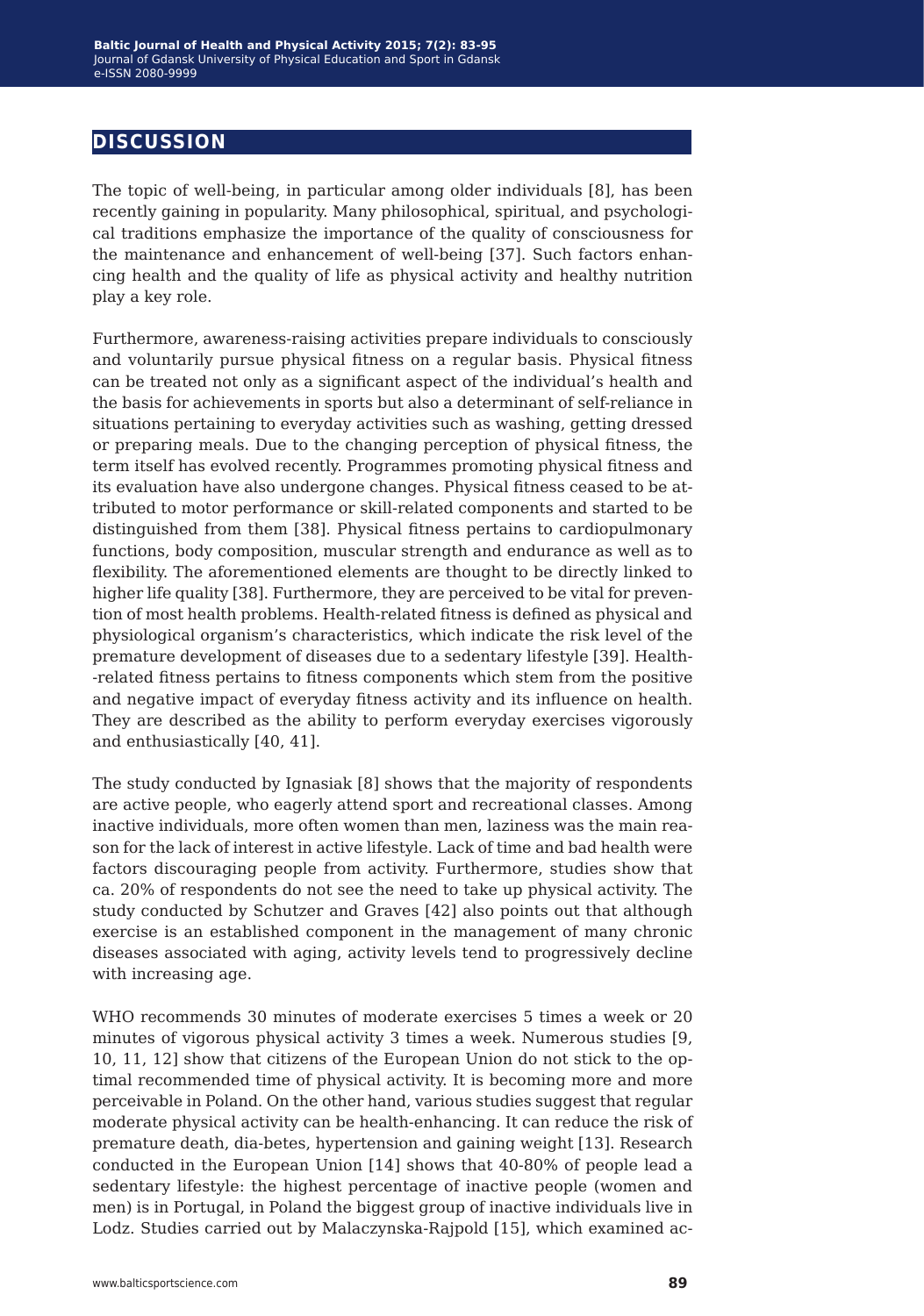tive and inactive people, prove a lower percentage of body fat in active people. Furthermore, studies confirm increased visceral fat in inactive people in comparison to active people, which can result in visceral obesity leading to cardio-vascular diseases [15]. Physical activity is often perceived as a factor reducing cardiovascular diseases and as an element of a healthy lifestyle, which has been corroborated by answers given by the respondent of this study on preventive healthcare and its influence on the non-communicable diseases of the 21st century. The research of Warburton et al. [47] confirms that there is a lot of evidence of the effectiveness of regular physical activity in the primary and secondary prevention of several chronic diseases (e.g., cardiovascular disease, diabetes, cancer, hypertension, obesity, depression and osteoporosis) and premature death. There appears to be a linear relation between physical activity and the health status, such that a further increase in physical activity and fitness will lead to additional improvements in the health status.

Studies conducted by Zagroba [16] show that a vast majority of respondents (ca. 90%) performing various forms of physical activity are aware of their health benefits. Respondents of the two groups of this study shared a similar opinion.

Regular physical activity is strongly associated with better physical and psychological health outcomes, and the promotion of physical activity is now a high public health priority [46]. To develop relevant policies and effective interventions, it is necessary to identify the factors that can be changed to influence physical activity behaviour [45]. Such factors have been classified within seven domains: demographic and biological, psychological, cognitive and emotional, behavioural attributes and skills, social and cultural, physical environmental, and physical activity characteristics (perceived effort and intensity) [45]. According to Pelc [17], a healthy lifestyle among women means proper dietary behaviour, workplace health, rest, stress management and physical activity. Based on the results of Zarow and Matusik [18], researchers made a few significant conclusions. Physical activity taken up by women has a vital pro-health influence, in particular as far as maintaining or im-proving well-being and motor skills is concerned. The above-mentioned conclusions have been corroborated by this research as our respondents name proper nutrition practices and physical activity as the most significant factors influencing health. They point to wrong dietary behaviours as a serious threat of excessive weight gain.

Motives and needs are crucial in adopting regular physical activity. Studies led by Alejziak [19] showed that for over 50% of women of Tarnow (Poland) the most important factors driving them to lead of a healthy lifestyle were shaping their body and boosting their appearance as well as improv-ing their well-being. Surveyed students [20] and women aged 16 to 60 [21] put preventive healthcare on the first position. Furthermore, women who do not feel the need to exercise take up physical activity solely for health reasons, which has been further corroborated by this study. Adults with type 2 diabetes (men and women) reported intrinsic motives such as enjoyment, interest, fun, stimulation and highlighted gender differences after having undertaken regular physical activity. Female participants were more likely than male participants to emphasise the importance of emotional support obtained from group meetings, and the pleasure of doing something together, and male participants emphasised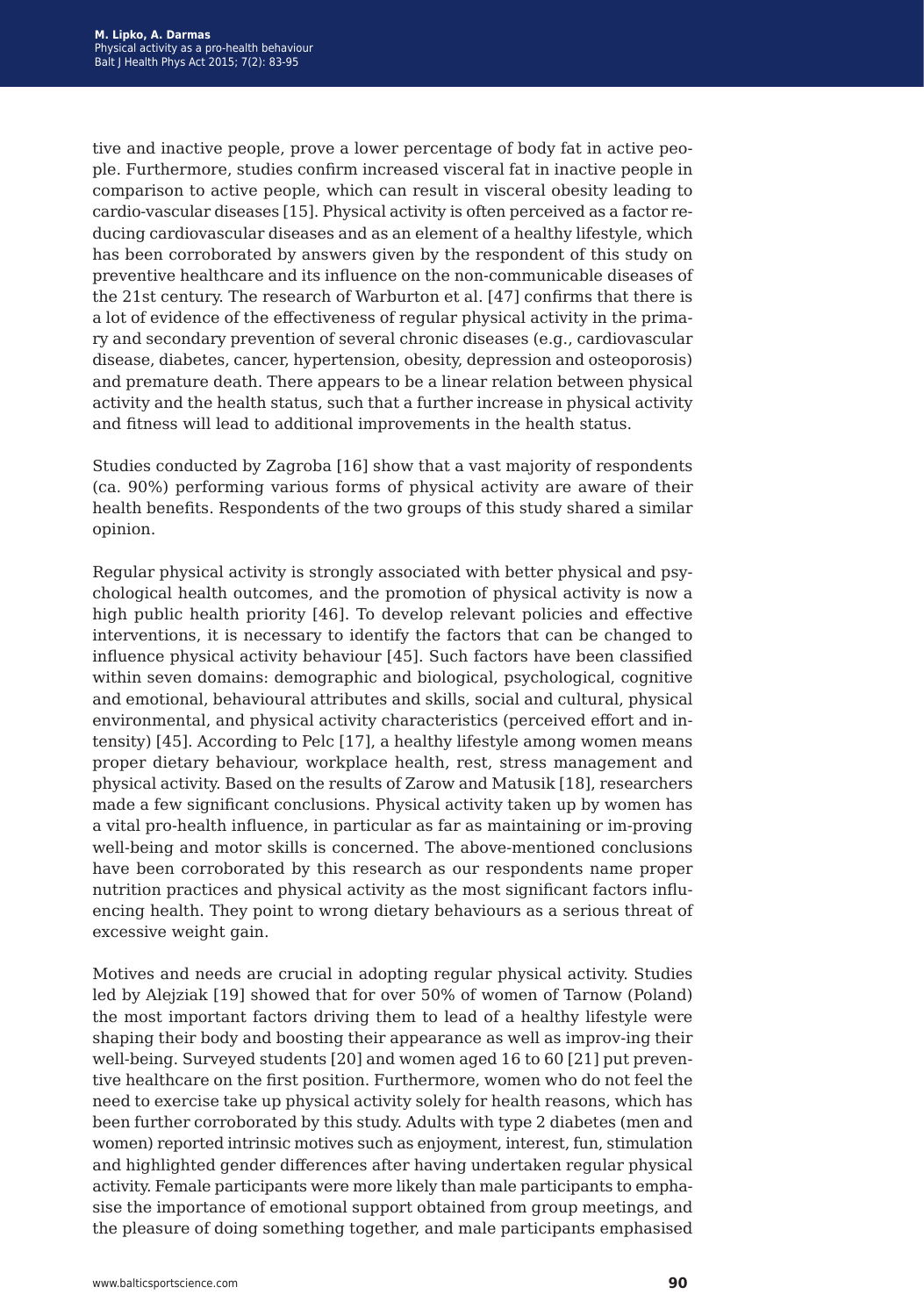knowledge acquisition and skill development for disease control. Moreover, female participants indicated the importance of the sense of well-being and the positive body image related to regular physical activity, and male participants underlined the strength of the relationship between physical activity and health-promoting behaviours [48].

Results of our study prove that adopting physical activity has a pro-health meaning for active and inactive respondents – especially in order to preserve mobility in the old age. Studies conducted by Muszalik and Kedziora-Kornatowska [22] show that elder individuals and people suffering from chronic diseases (diabetes, hypertension, coronary artery disease, chronic heart failure, diseases of the musculoskeletal system and chronic kidney disease) most often informed about reduced mobility, reduction of life force, sleeping disorders and pain. Therefore, adopting systematic and proper physical activity has a vital pro-health role for this age group. Studies led by Szczepanska [23] prove that increasingly more elder individuals value physical activity as it relieves pain and enhances psychological and physical fitness, which has been corroborated by the respondents of our study. According to Corbin [24], physical activity, in particular tai chi, adopted by older individuals (over 65 years old) improves their posture and boosts physical and psychological comfort since it improves flexibility of muscles and tendons, stretches joints and strengthens muscle groups. These findings have been supported by studies conducted by Li et al. [25]. A 6-month tai chi programme involving 256 inactive adults aged 70 to 92 proved to be effective to decrease the number of falls and reduce the risk of falling. Additionally, the fear of falling among respondents dropped. Lan's study [26] underscores that 12-month tai chi training has a beneficial influence on health fitness of the elderly. Findings show an increase in lumbar flexibility, muscle strength of the knee extensor and of the knee flexor among women as well as men. The control group (inactive participants) showed no significant changes as far as these variables are concerned. A study by Grabara and Szopa [27] confirms the essential pro-health effect of yoga classes on seniors. Findings show that women and men aged 65 to 85 who practiced hatha yoga improved their flexibility while bending forward, and their balance as well as their well-being was boosted. In comparison to the control group, who walked or did not exercise at all, active participants noticed subjectively enhanced life force. The above-mentioned exercises effectively prevent elderly individuals from falling as practiced movements enhance flexibility of joints, improve balance and body posture and strengthen legs. Studied carried out by Pyatkov [28] and Krol and Maszorek-Szymala [3] confirm that regular yoga classes boost physical and psychological well-being, improve patience and persistence in pursuing one's aims. Moreover, they reduce pain and improve psycho-physical functions [29].

Sorosky et al. [43] compared efficacy of yoga and Pilates classes in managing low back pain and underscored that these two exercise interventions improve core strength, flexibility, and relaxation. Both exercise modes are recommended in particular to patients with chronic low back pain. Caldwell et al. [44] compared such methods of exercise as Pilates and taiji quan (tai chi) with the control group attending recreational classes and came to some vital conclusions. No differences were discerned between the strength and balance measures of the three groups. The Pilates group noted the greatest improvement in positive mood understood as positive energy, whereas the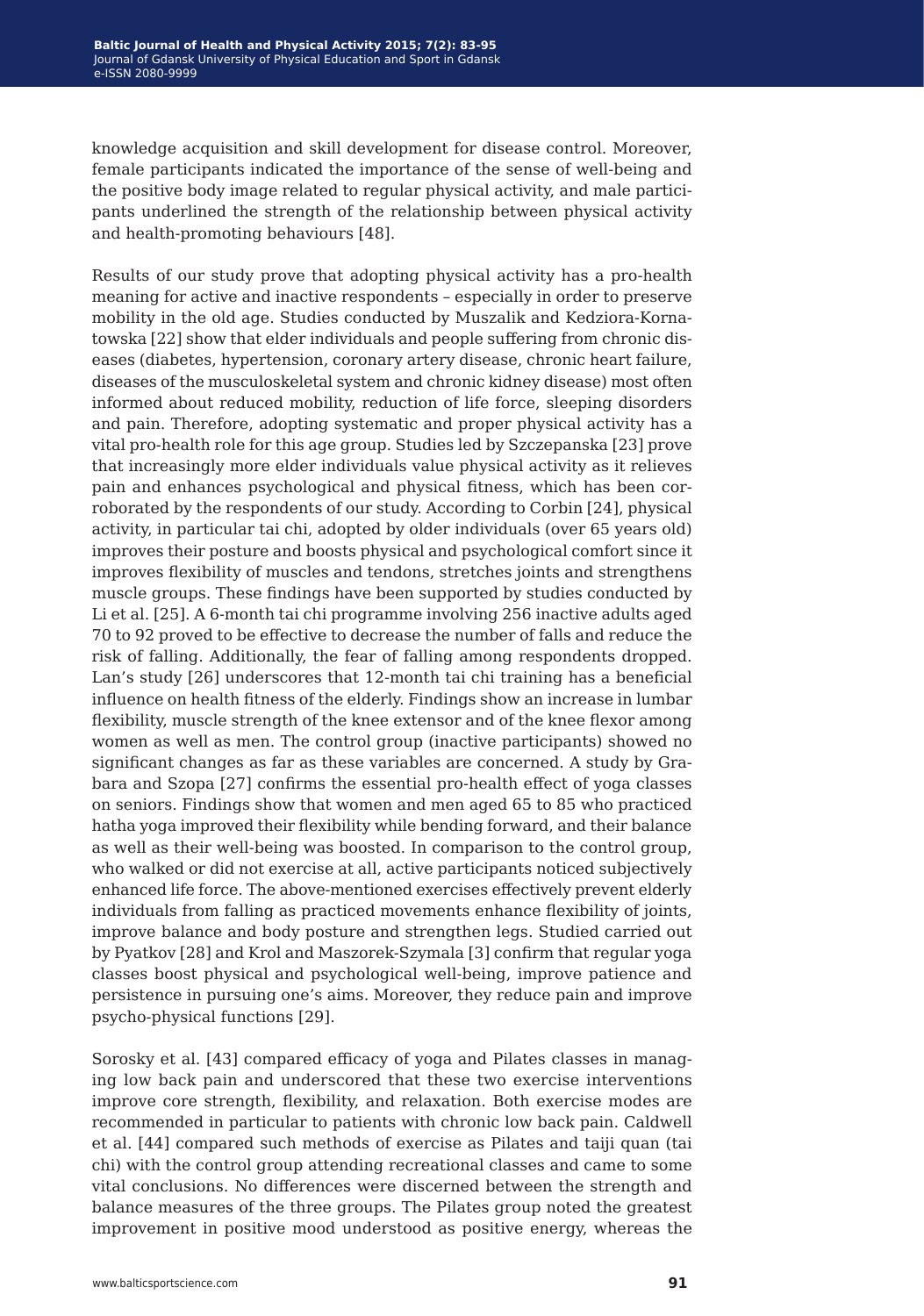taiji group achieved higher relaxation scores. Respondents from the Pilates and taiji groups reported a decrease in negative mood in the middle of the experiment. Yet, by the end of the experiment they returned to the starting levels. The taiji group noted the biggest increase in self-efficacy at the end of the experiment. Self-regulatory scores of both the taiji quan and the control group were similar, whereas the Pilates group showed a significant increase in self-regulation at the end of the experiment and a vital increase in comparison to the control group. Both the taiji quan and Pilates groups significantly improved their sleep quality. Yet, no differences between the groups were discerned. The research indicates that Pilates and taiji quan classes can have a crucial effect on the physical and psychological health.

Physical activity is an inextricable part of a healthy lifestyle. Interviewed women are aware of the benefits of physical activity, in particular regarding improved mobility. Penedo and Dahn [30] suggest that exercises, physical activity and physical-activity interventions have beneficial effects across several physical and mental-health outcomes. Generally, participants engaged in regular physical activity display more desirable health outcomes across a variety of physical conditions. Similarly, participants show better health outcomes, including better general and health-related quality of life, better functional capacity and better mood states.

Selected forms of physical activity such as Pilates, yoga and tai chi play an essential role in building physical and psychological fitness. They are based on a holistic health approach and seek inner harmony [2]. Studies conducted by Mazur and Marczewski [31] underscore that 3-month Pilates training led to a perceived improvement in the health status, pain reduction and improved concentration skills. Furthermore, a slight yet visible reduction of the perimeter of the buttocks, thighs, lower legs and shoulders was observed. These exercises have a salient influence on participants' health with e.g. chronic back pain, as they improve muscle strength and endurance [32]. They also boost mobility [33], regulate blood pressure and influence body mass – they reduce BMI even within 4-week training [34] thus, such exercises can prevent obesity.

Performing various forms of physical activity has a beneficial influence on psycho-physiological well-being. Having tested women aged 42 to 70, we can confirm that physical activity is an important part of the pro-health behaviour, as it has a health-enhancing, preventive, rehabilitating and therapeutic effect [35]. Due to regular exercises, participants significantly improved their mobility and motor skills, reduced stress and enhanced life quality thanks to positive emotions experienced while practising. In addition, physical activity can boost mood. Active individuals not only notice improved physical fitness but also an increase in energy and a reduction of muscle tension [22]. Studies carried out by Zagroba et al. [36] point to pro-health effects of physical activity which prevent obesity, reduce stress and tensions, improve oxygen consumption and body posture. Furthermore, physical activity plays a key psychological role – it is conducive to meeting new people, improves mood and socialization. Raising awareness of the society has an essential influence on the lifestyle. More and more often women adopt physical and recreational activities due to their health-enhancing effects.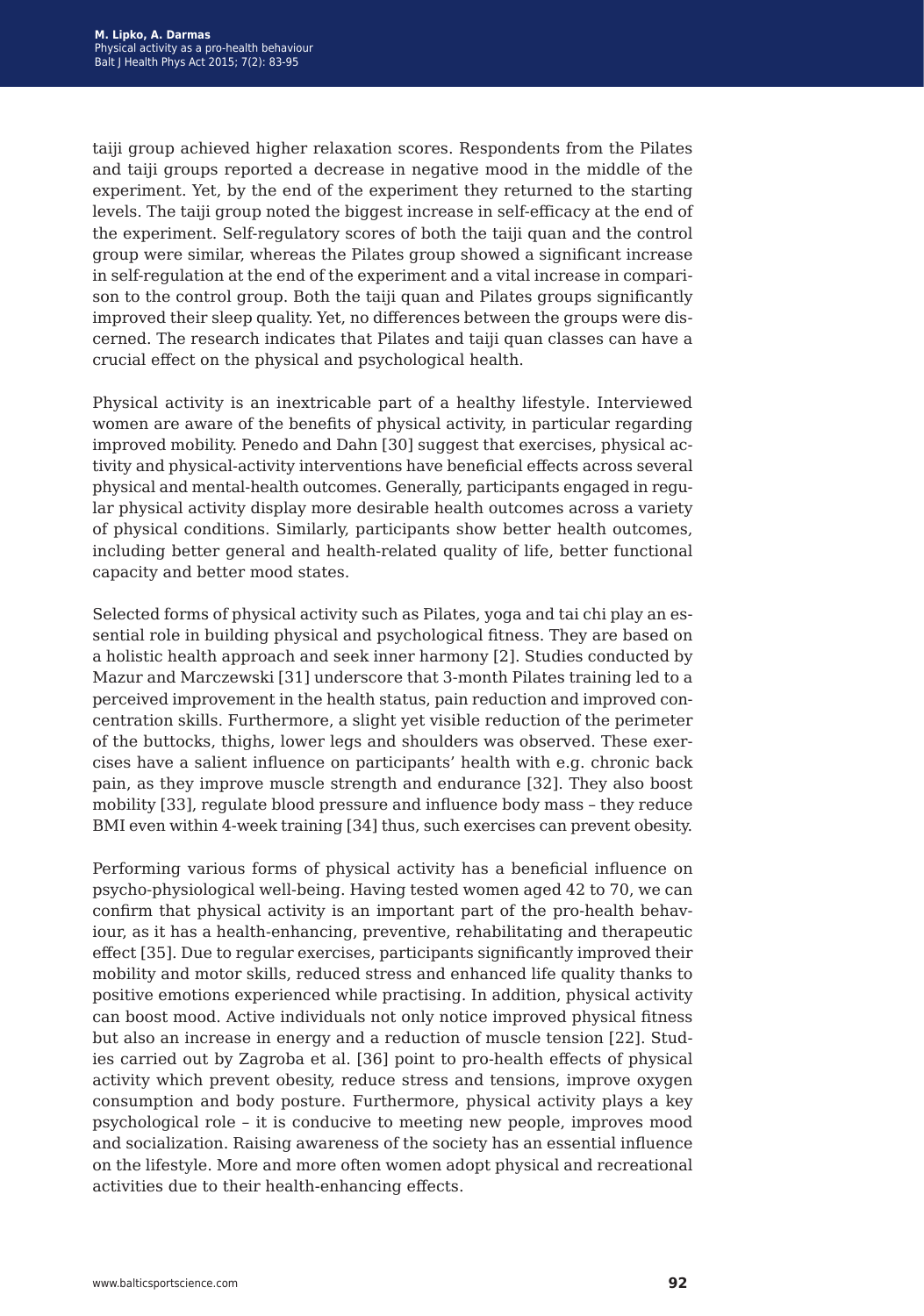## **conclusions**

- 1. The results of our study prove that the respondents notice the pro-health impact of physical activity and name it mostly as the most significant factor influencing health.
- 2. In comparison with other forms of physical activity, no significant differences con-cerning Pilates, yoga and tai chi in the respondents' opinion have been noticed.
- 3. These classes have a beneficial influence on health and psycho-physiological well-being. There is an evident need to seek deeper pro-health connections that have an influence on the holistic approach to the above mentioned forms, namely: biological, psychological and social ones.

## **references**

- [1] Wlostowska K. Postawy prozdrowotne studentow uczelni wychowania fizycznego [Health attitudes in students of physical education universities]. In: Bulicz E, editor. Potegowanie zdrowia: czynniki, mechanizmy i strategie zdrowotne [Multiplying health, mechanisms and health strate-gies]. Radom: Wydawnictwo i Zaklad Poligrafii ITE; 2003, 257-261. Polish.
- [2] Gavin J. Pilates. Energia, fitness i zgrabna sylwetka [Energy, fitness and slender silhouette]. UK: Parragon Books Ltd.; 2006. Polish.
- [3] Krol K, Maszorek-Szymala A. Aktywnosc ruchowa dojrzalych kobiet moda czy koniecznosc [Physical activity of mature women – fashion or necessity]. Wychowanie Fizyczne i Zdrowotne. 2010;57:30-33. Polish.
- [4] Korzeniewska I. Cwiczenia pilates [Pilates exercises]. Wychowanie Fizyczne i Zdrowotne. 2004;11:13-15. Polish.
- [5] Rydeard R, Leger A, Smith D. Pilates-based therapeutic exercise: effect on subjects with non-specific chronic low back pain and functional disability: a randomized controlled trial. JOSPT. 2006;36(7):472-484.
- [6] Mogila-Lisowska J. Rekreacyjna aktywnosc ruchowa doroslych Polakow uwarunkowania i styl uczestnictwa [Recreational physical activity of adult Poles – conditions and patterns]. Warszawa: AWF; 2010. Polish.
- [7] Statistical yearbook of the republic of Poland 2009 [Available at www. stat.gov.pl] [Accessed on 10 September, 2014].
- [8] Ignasiak Z, Slawinska T, Krynicka-Pieleszek I, Domaradzki J. Aktywnosc fizyczna doroslych wroclawian [Physical activity of adult inhibitors of Wroclaw, Poland]. Fizjoterapia. 2009;17(2):33-37. Polish.
- [9] Manson JE, Skerrett PJ, Greenland P, VanItallie TB. The escalating pandemics of obesity and sedentary life style. A call to action for clinicians. Archives of Internal Medicine. 2004;164:249-58.
- [10] Blair S, Cheng Y, Holder J. Is physical activity or physical fitness more important in defining health benefits? Med Sci Sport Exerc. 2001;33:379.
- [11] Jakicic JM, Otto AD. Treatment and prevention of obesity: what is the role of exercise? Nutrition Reviews. 2006;64:57-61.
- [12] Leon AC, Rodriguez-Perez M, Rodriguez-Benjumeda L. et al. Sedentary lifestyle: Physical activity duration versus percentage of energy expenditure. Revista Espanola De Cardiologia. 2007;60:244.
- [13] Krzysztofiak H, Mamcarz A. Aktywnosc fizyczna w profilaktyce choroby niedokrwiennej serca recepta na wysilek [Physical activity in cardiac diseases prophylaxix]. Kardiologia w Praktyce. 2007;1(39):265- 277. Polish.
- [14] Slawek M, Sleboda R. Joga i jej wartosci w ksztaltowaniu zdrowego stylu zycia. Uniwersytet Szczecinski [Yoga and its advantages in creating a helath life-style]. Zeszyty Naukowe 2011;689(78):153-166. Polish.
- [15] Malaczynska-Rajpold K, Woznicka L, Kuczmarska A, Janura J, Lipska I. Aktywnosc fizyczna jako czynnik redukujacy ryzyko sercowo-naczyniowe w populacji badanej w programie "Kobiety w czerwieni" [Physical activity as a factor reducing a cardiovascular risk in the population examined in "Women in red" Programme]. Nadcisnienie Tetnicze. 2009;13(1):42-47. Polish.
- [16] Wojtczak A. Zdrowie publiczne wzywaniem dla systemow opieki zdrowia XXI wieku [public health as a challenge for health care systems in 21st century]. Warszawa: Wydawnictwo Lekarskie PZWL; 2009. Polish.
- [17] Myrna-Bekas R, Lisowska K. Udzial w wybranych formach aerobiku a uzyskiwany poziom nastroju uczestniczek zajec [Participation in chosen forms of aerobics vs obtained level of a mood]. Rozprawy Naukowe AWF Wroclaw. 2009;29:674-678. Polish.
- [18] Zarow R, Matusik S. Women's sport's and recreational activity in relation physical efficiency. Annales Universitatis Marie Curie-Sklodowska Lublin-Polonia. 2005;673:468-472.
- [19] Alejziak B. Fitness as an active form of spending free time by women of Tarnow. Zeszyty Naukowe Malopolskiej Wyzszej Szkoly Ekonomicznej w Tarnowie. Prace z Zakresu Zarzadzania. 2011;17(1):11-28.
- [20] Wilk B. Rekreacja fizyczna kobiet w trosce o zdrowie [Physical recreation of women as a health issue]. Annales Universitatis Marie Curie-Sklodowska Lublin-Polonia. 2005;616:229-231. Polish.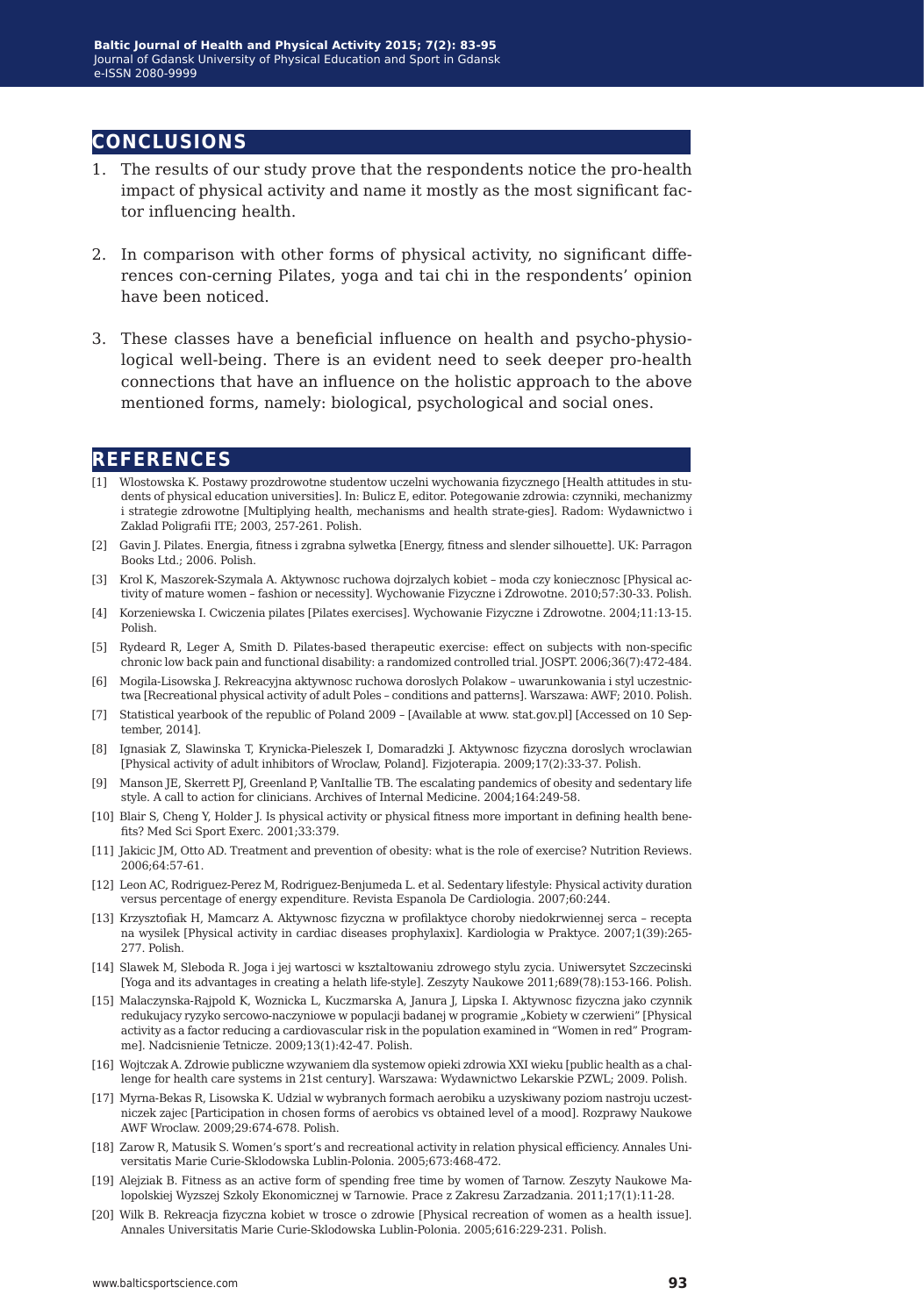- [21] Pelc Z. Systematyczna aktywnosc ruchowa podstawa zdrowego stylu zycia [A systematic physical activity as a basis of healthy life-style]. In: Sladkowski Z, editor. Model zdrowego stylu zycia jako zadanie interdyscyplinarne [A model of health life-style]. Annales Universitatis Marie Curie-Sklodowska AM Lublin. 2003;399-445. Polish.
- [22] Muszalik M, Kedziora-Kornatowska K. Jakosc zycia przewlekle chorych pacjentow w starszym wieku [Quality of life in seniors suffering from chronic diseases]. Gerontologia Polska. 2006;14(4):185-189. Polish.
- [23] 23. Szczepanska B, Szady-Grad M, Klawe JJ, Kolodziejska K, Zaworska L. Ogolnopolskie badania jakosci zycia zwiazanej ze zdrowiem fizycznym i psychicznym kobiet w wieku 45-60 lat. Cz. 3. Badania kobiet z wojewodztwa kujawsko-pomorskiego [Polish research on quality of life con-nected with mental and physical health in women aged 45-60 from Kujawsko-Pomorskie voi-vodeship]. Problemy Higieny i Epidemiologii. 2009;90(4):506-510. Polish.
- [24] Corbin CB, Welk GJ, Corbin WR, Welk KA. Fitness i wellness. Kondycja, sprawność, zdrowie [Fitness and wellness. Trim, fitness and health]. Poznań: Wydawnictwo Zysk S-Ska; 2007. Polish.
- [25] Li F, Harmer P, Fisher KJ, et al. Tai Chi and Fall Reductions in Older Adults: A Randomized Controlled Trial. The Journals of Gerontology: Series A. 2005;60(2):187-194.
- [26] Lan C, Lai JS, Chen SY, Wong MK. 12-month Tai Chi training in the elderly: its effect on health fitness. Medicine and Science in Sports and Exercise. 1998;30(3):345-351.
- [27] Grabara M, Szopa J. Wplyw uczestnictwa w programach prozdrowotnych opartych na systemie cwiczen hatha jogi na zdrowie i sprawnosc osob doroslych i seniorow [Impact of participating in pro-health programmes based on hatha yoga on health and fitness in adults and seniors]. Zeszyty Naukowe Alma Mer. 2012;1(65):101-112. Polish.
- [28] Poliszczuk T, Tkaczyk W. Wplyw aktywnosci ruchowej na sprawnosc fizyczna kobiet w rownym wieku uczeszczajacych na zajecia z aerobiku [Impact of physical activity on physical fitness in women at various age practicing aerobics]. In Bulicz E, editor. Potegowanie zdrowia: czynniki, mechanizmy i strategie zdrowotne [Multiplying health, mechanisms and health strategies]. Radom: Wydawnictwo i Zaklad Poligrafii ITE; 2003; 364- 368. Polish.
- [29] 29. Sandlund ES, Norlander T. The Effects of Tai Chi Chuan Relaxation and Exercise on Stress Responses and Well-Being: An Overview of Research. International Journal of Stress Management. 2000;7(2):139- 149.
- [30] Penedo FJ Dahn, JR. Exercise and well-being: a review of mental and physical health benefits associated with physical activity. Current Opinion in Psychiatry. 2005;18(2):189-193.
- [31] Mazur A, Marczewski K. Subiektywna ocena zdrowia u kobiet po 3 miesiacach stosowania cwiczen metoda Pilatesa [Subjective evaluation of health in women after 3-month Pilates exercises]. Zamojskie Studia i Materialy. 2011;1(34):34-43. Polish.
- [32] Pyatkov V, Bilinski J, Gwozdz M. Zdrowotne aspekty cwiczen fizycznych na przykladzie jogi [Health aspects of physical exercises on example of yoga]. Sportivnaya Nauka Ukrainy. 2011;6:12-26. Polish.
- [33] Lange C, Unnithan VB, Larkam E, Latta PM. Maximizing the benefits of Pilates-inspired exercise for learning functional motor skill. Journal of Bodywork and Movement Therapies. 2000;4(2):99-108.
- [34] Jago R, Jonker ML, Missaghian M, Baranowski T. Effect of 4 weeks of Pilates on the body composition of young girls. Preventive Medicine. 2006;42(3):177-180.
- [35] Stelmach M. Rola aktywnosci fizycznej w profilaktyce otylosci oraz innych przewleklych chorob niezakaznych [The role of physical activity in obesity and other non-contagious diseases prophy-laxis]. Czlowiek i Zdrowie. 2010;1(4):50-58. Polish.
- [36] Zagroba M, Kulikowska A, Marcysiak M, Wisniewska E, Ostrowska B, Skotnicka-Klonowicz G. Aktywnosc fizyczna pielegniarek [Physical activity in nurses]. Problemy Pielegniarstwa. 2010; 18 (3): 329–336. Polish.
- [37] Wilber, K. Integral psychology: Consciousness, spirit, psychology, therapy. Boston: Shambhala; 2000.
- [38] Osinski W. Metody diagnostyczno-ewaluacyjne [Diagnostic and evaluational methods]. In: Kowalik S, editor. Kultura fizyczna osob z niepelnosprawnoscia. Dostosowana aktywnosc ruchowa [Physical culture of disabled. Adapted physical activity]. Sopot: Gdanskie Wydawnictwo Psychologiczne; 2009. Polish.
- [39] Sas-Nowosielski K. Wychowanie do aktywnosci fizycznej [Upbringing for physical activity]. Katowice: AWF; 2003. Polish.
- [40] Osinski W. Antropomotoryka [Anthropomotorics]. Poznan: AWF; 2003. Polish.
- [41] Skinner JS, Oja P. Laboratory and field tests for assessing health-related fitness. In: Bouchard C, Shephard RJ, Stephens T, editors. Physical activity, fitness and health. Champaign IL: Human Kinetics Publishers. 1994; 160-179.
- [42] Schutzer KA, Graves BS. Barriers and motivations to exercise in older adults. Preventive Medi-cine. 2004;39(5):1056-1061.
- [43] Sorosky S, Stilp S, Akuthota V. Yoga and Pilates in the management of low back pain. Current Reviews in Musculoskeletal Medicine. 2008;1:39-47.
- [44] Caldwell K, Harrison M, Adams M, Triplett NT. Effect of Pilates and taiji quan training on self-efficacy, sleep quality, mood, and physical performance of college students. Journal of Body-Work and Movement Therapies. 2009;13:155-163
- [45] Dishman RK, Sallis JF, Determinants and interventions for physical activity and exercise, In Bouchard C, Shephard RJ, Stephens T, editors. Physical activity, fitness, and health, international proceedings and consensus statement, Champaign GA: Human Kinetics. 1994; 214-238.
- [46] U.S. Department of Health and Human Services, Physical activity and health a report of the Surgeon General, U.S. Department of Health and Human Services. Centers for Disease Control and Prevention, National Center for Chronic Disease Prevention and Health Promotion. Atlanta: GA; 1996.